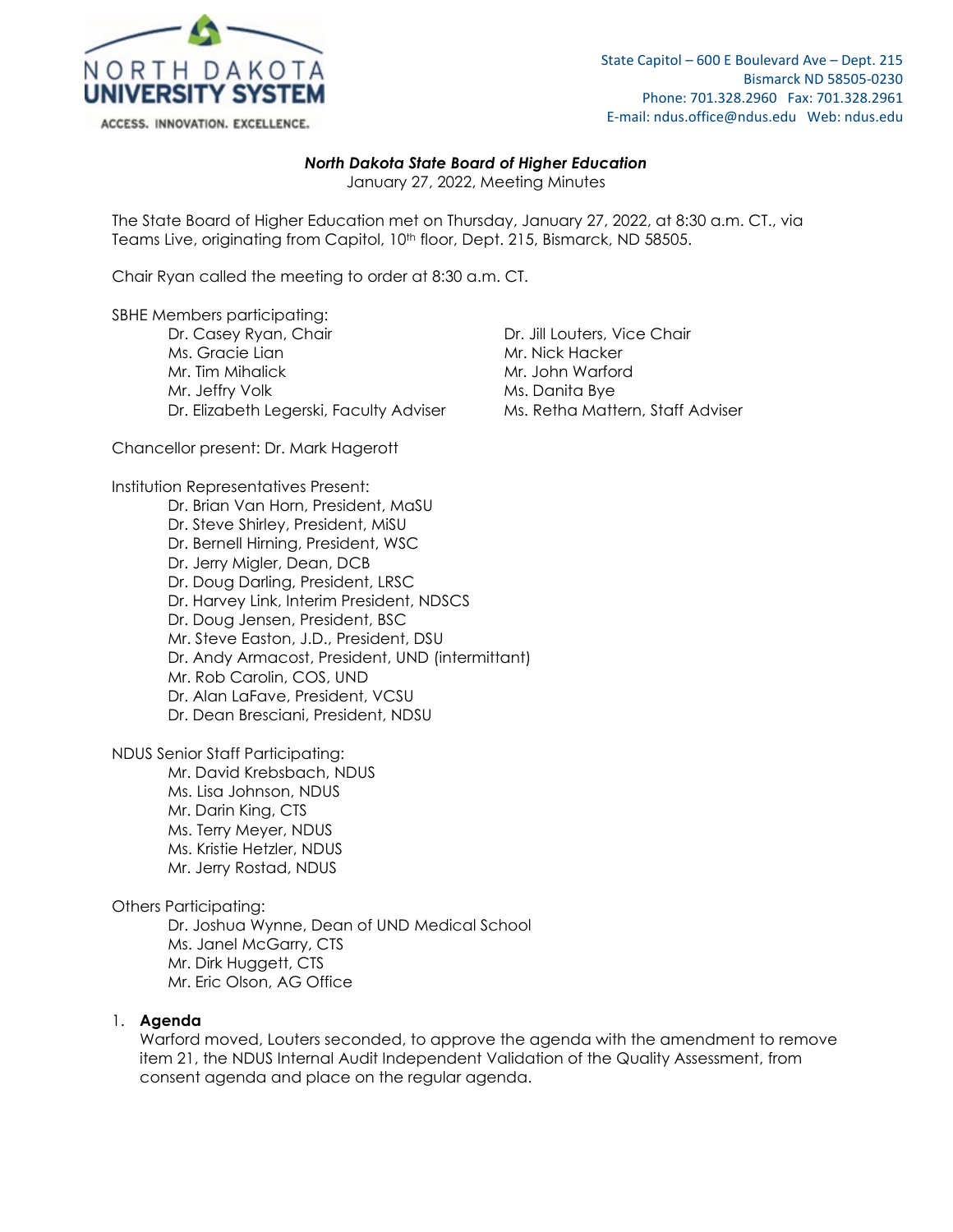Hacker, Louters, Lian, Volk, Warford, Mihalick, Bye, and Ryan voted yes.

# 2. **Executive Session** (8:35)

Mihalick moved, Warford seconded, to enter executive session to discuss the procurement of a vendor to conduct an executive salary study of institution presidents and NDUS office executive staff. The executive session shall be limited to members of the SBHE, Board staff, NDUS office staff, and NDUS legal counsel.

The legal authority for closing this portion of the meeting is North Dakota Century Code sections 44-04-18.4(6) and 44-04-19.2.

Executive session began at 8:37 a.m CT.

Warford moved, Bye seconded, to adjourn executive session at 9:32 a.m. CT.

Hacker, Louters, Lian, Volk, Warford, Mihalick, Bye, and Ryan voted yes.

Open meeting reconvened at 9:34 a.m. CT.

Volk moved to award the lowest bidder a contract to conduct a higher education presidential compensation study for the eleven state institutions.

Lack of second, motion failed.

Hacker moved, Bye seconded, to not award a contract at this time and to re-direct it back to the SBHE Budget and Finance Committee. The Committee has delegation of authority to finalize the process regarding procurement of a vendor to conduct an executive salary study of institution presidents.

Hacker, Louters, Lian, Warford, Mihalick, Bye, and Ryan voted yes. Volk voted no.

## **Board Consent** (3 - 20)

3. [December 9, 2021,](https://ndusbpos.sharepoint.com/:w:/s/NDUSSBHE/EW-JRCIT7vFMqtQba77xG0IBa3-GiAyP9a1SlG-dtxEFNA?e=4tXNBF) Meeting Minutes

SBHE Budget and Finance Committee

- 4. BSC to proceed with the [construction of a polytechnic education facility](https://ndusbpos.sharepoint.com/:b:/s/NDUSSBHE/EfbfhGeVuyBEsPEfkVBlWjABRZRdL6vLBpw-WT_qIwf4nA?e=fmLJgK) at an estimated cost of \$38 million dollars.
- 5. BSC's request to reduce the [non-resident tuition rate factor](https://ndusbpos.sharepoint.com/:b:/s/NDUSSBHE/EcaQqFc_NNBIlf6g3G8U7SQBnFu-WPquARMM-vYWw0yLZg?e=fiTTxk) from 1.12 to 1.0 for students from Minnesota and 1.5 to 1.0 for students from the following states and Canadian provinces: South Dakota, Montana, Wyoming, Idaho, Utah, Colorado, Nebraska, Kansas, Iowa, Saskatchewan, and Manitoba. Effective Fall 2022.
- 6. [Dakota College at Bottineau's requests tuition model change](https://ndusbpos.sharepoint.com/:b:/s/NDUSSBHE/EfH0A5i3buZFnozcB59j3DgB92r4AUxmTo1QTMx1SPv5-A?e=9vswfk) to assess online students a tuition rate based on their residency status effective Fall 2022.
- 7. DSU to proceed with [construction of a new athletic complex](https://ndusbpos.sharepoint.com/:b:/s/NDUSSBHE/EeMGSNGVw4NGjQbpwOEPZM8BEC7LHsmlBVio_jguhTdOaA?e=SUURzg) with an estimated Phase I cost of \$7,000,000.
- 8. NDSCS Housing [Auxiliary Facilities Revenue Refunding Bonds 2022.](https://ndusbpos.sharepoint.com/:b:/s/NDUSSBHE/EQ4jB8JUFDpHjlerbJmDEh8B1OjDtxALfvPOZYEosUn4hQ?e=Ew9tbt)
- 9. NDSCS to proceed with [repairs to the outdoor track and field](https://ndusbpos.sharepoint.com/:b:/s/NDUSSBHE/ES0BMMCOCstAm6F5wFE7EiIBsVqVjIzPDAo5Pe-9dgwrYQ?e=I2qZUH) event locations completed (not football field) by the Wahpeton Public School district which will be responsible for contracting all necessary work and costs related to the project.
- 10. NDSU to proceed with the [Ceres Hall Partial Renovation project](https://ndusbpos.sharepoint.com/:b:/s/NDUSSBHE/EZb1n7klaVpCs8GjjCM9gmwB3YUQUM9111efoFXZKmqWBQ?e=9WwzwH) at an estimated cost of \$2,200,000 to be funded from 2021-23 extraordinary repair funds and matching operating funds.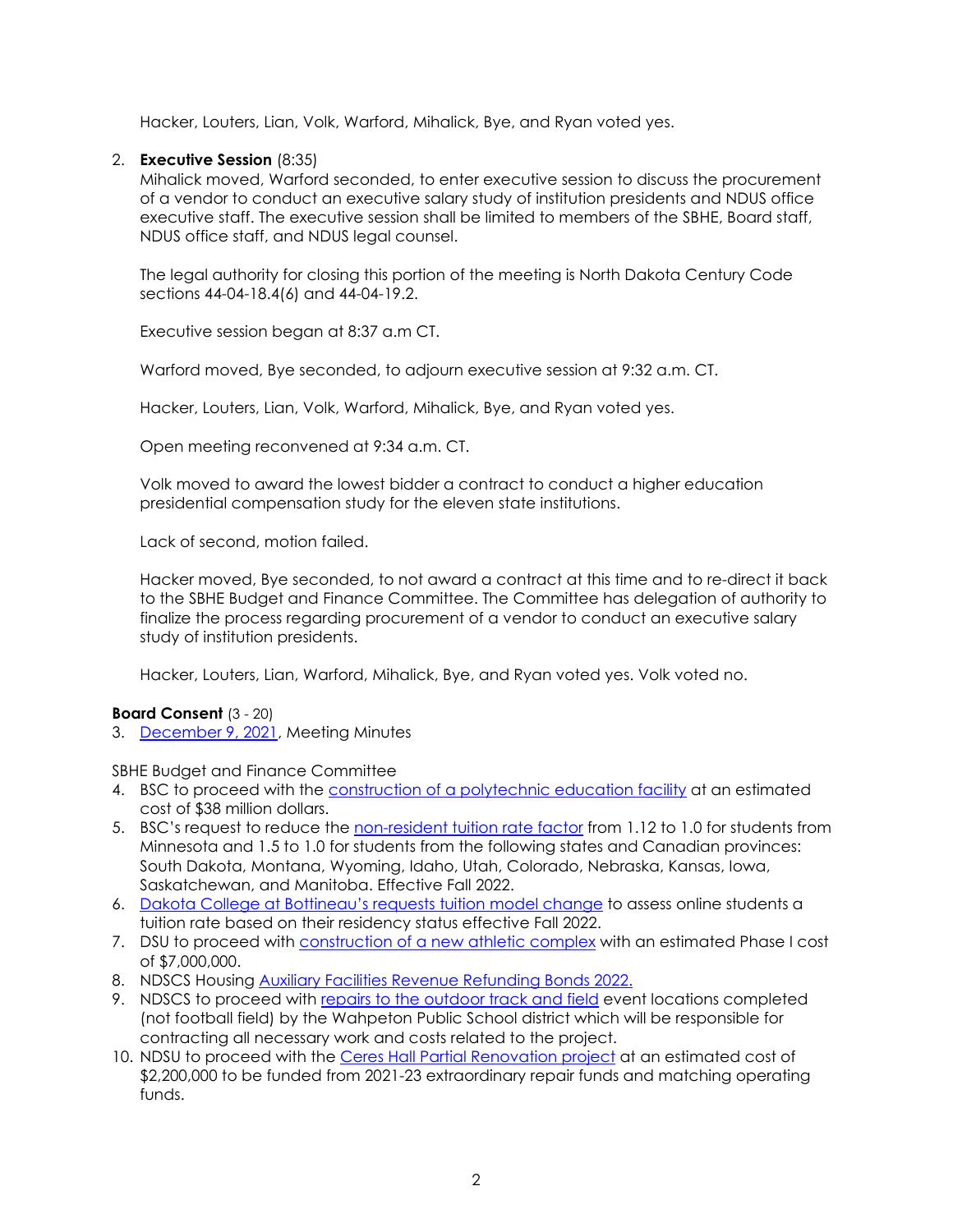- 11. NDSU request authority to increase the project authorization of the [Nodak Insurance Football](https://ndusbpos.sharepoint.com/:b:/s/NDUSSBHE/ES1Mw_8b199Kjpb5wl3znGsBuwPwmihBnMKykigxjdQqXw?e=pNAfuY) Performance Complex project from \$37,200,000 to \$50,000,000 (a difference of \$12,800,000) to be funded from special funds (donations); and further seek Legislative Budget Section approval per NDCC15-10-12.1; and proceed with finishing the project contingent on Budget Section approval.
- 12. NDSU to proceed with the [Peltier Complex](https://ndusbpos.sharepoint.com/:b:/s/NDUSSBHE/EaZV_afPgU1IqINMZwZhRZoB22HsOV1qp4qxFhb59mla9Q?e=lE33wm) at an estimated cost of \$85,000,000 to be funded by state bonding (\$50,000,000), general fund carryover 2017-2019 (\$20,000,000), and special funds [including donations and/or other local sources (\$15,000,000)] as per the 67th Legislative Assembly in SB2003 and HB1431.
- 13. NDSU request authority to increase the project authorization of the [Softball Indoor Facility](https://ndusbpos.sharepoint.com/:b:/s/NDUSSBHE/EWqO5_AG5JpEhd7pMG85QscBdIrgi6QNJC-LguiA6ZXGIA?e=somgMI)  [project](https://ndusbpos.sharepoint.com/:b:/s/NDUSSBHE/EWqO5_AG5JpEhd7pMG85QscBdIrgi6QNJC-LguiA6ZXGIA?e=somgMI) from \$2,000,000 to \$2,600,000 (a difference of \$600,000) to be funded from special funds (including donations and/or local sources); and further seek Legislative Budget Section approval per NDCC15-10-12.1; and proceed with project contingent on Budget Section approval.
- 14. [NDSU Request for Differential Tuition](https://ndusbpos.sharepoint.com/:b:/s/NDUSSBHE/EdBjWH5utyxAsYRoWLDOCTIB-6iqVvE3WieUbOcqRZ0EDQ?e=e5mdFb) for Master's in Athletic Training.
- 15. [UND Request for Differential Tuition](https://ndusbpos.sharepoint.com/:b:/s/NDUSSBHE/EdvFJ-neUflHsxmuKD2n6OsBGhPewbKU5KPE5HVS98rKsA?e=LAbNxp) for Master's in Athletic Training.
- 16. [UND to proceed with construction of an ADA accessible](https://ndusbpos.sharepoint.com/:b:/s/NDUSSBHE/ERSBlupclMlCnhOZItSau_oBAZbhMwG7ijM4JAWXnqr2jg?e=HCr64a) vestibule link between O'Kelly Hall and Gillette Hall.

SBHE Academic and Student Affairs

17. [Tenure](https://ndusbpos.sharepoint.com/:b:/s/NDUSSBHE/EdNuj47cqnpOks_mCKFyFEABs3N_0bKjwgEDvCNL5W4baw?e=qCcI8v)

- 18. Creation of a New Center at NDSU for [Center for the Study of Digital Society](https://ndusbpos.sharepoint.com/:b:/s/NDUSSBHE/EctKpSeHcf1Cn9PITASVv1EBJ93VXwg7vFtl89kLbzFT8g?e=ADOhYG)
- 19. Exploration of Creating [New Center for Entrepreneurship and Family Business](https://ndusbpos.sharepoint.com/:b:/s/NDUSSBHE/EdFBdLIkWMlGuLz2zDWrmFUB-ut_xcaOA5JnzZ_os1Xvdw?e=FoxQbI)

## SBHE Audit

20. [NDUS Internal Audit Plan](https://ndusbpos.sharepoint.com/:b:/s/NDUSSBHE/EdcAU7LzDfRJlLrQmvlpPEsBN3XeX9ZgX2kklpcfoKtnjA?e=0cbiYI) FY22

Louters moved, Warford seconded, to approve consent agenda items 3 – 20.

Lian, Volk, Hacker, Louters, Warford, Mihalick, Bye, and Ryan voted yes.

Item 21 removed from consent agenda by member Volk and placed as a stand-alone item:

21. NDUS Internal Audit Independent [Validation of the Quality Assessment.](https://ndusbpos.sharepoint.com/:b:/s/NDUSSBHE/EWNqx6jr-TJHk_Q_KtfXexUB3gmuDZmMaGqxXeA_CkV5uQ?e=91JULT) The Board discussed that this assessment was completed by an independent entity and only to assess the internal audit function and Ms. Dina Cashman.

Audit Committee Chair Hacker agreed to have the validation of quality assessment report return to the Audit Committee for further discussion, as requested by member Volk.

## 22. **Policy 605.2 Standing Committee on Faculty Rights**

Ms. Lisa Johnson reviewed proposed amendments for 1st reading of [Policy](https://ndusbpos.sharepoint.com/:b:/s/NDUSSBHE/EdUoxuVTMStDsh-rokx3XYwBym9olnVpRBDKhO6u7dG8fw?e=pfftEK) 605.2, Standing Committee on Faculty Rights.

Warford moved, Hacker seconded, to approve 1st reading of Policy 605.2.

Warford, Mihalick, Bye, Louters, Lian, Volk, Hacker, and Ryan voted yes.

## 23. **Policy HR 7 Sick Leave**

Mr. David Krebsbach reviewed proposed amendments for 2<sup>nd</sup> reading, noting no further changes were made from 1<sup>st</sup> reading [Policy HR 7,](https://ndusbpos.sharepoint.com/:b:/s/NDUSSBHE/EXpv4WHoVB9Jtn0l_eivIzcBN6YFcLnxoy3QTmomtxOq3w?e=WFEo88) Sick Leave.

Mihalick moved, Hacker seconded, to approve 2<sup>nd</sup> reading and final adoption of Policy HR7.